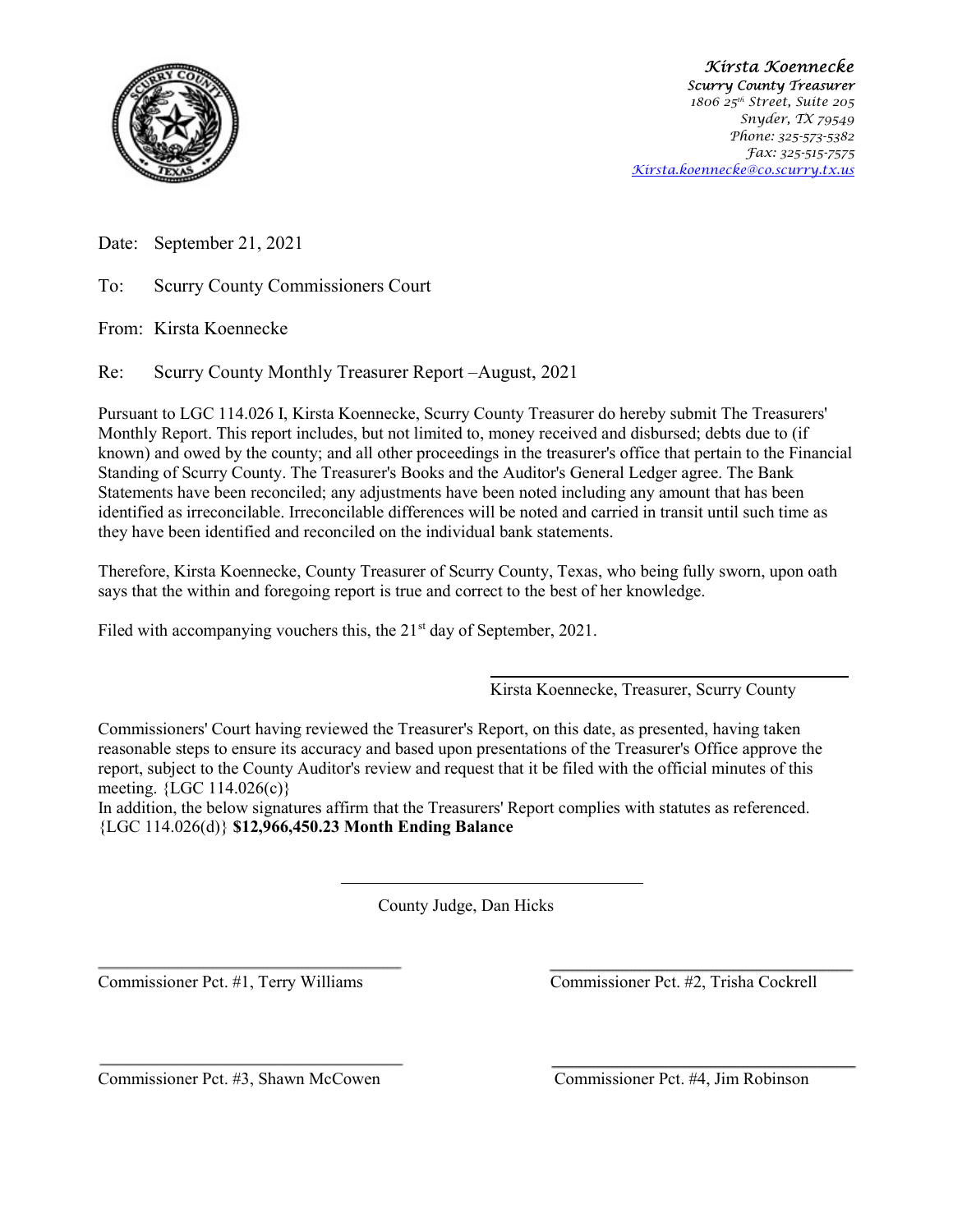ACCT: ALL

TYPE: ALL CASH

| ACCOUNT NO#       | CHECKS       | DEPOSITS       | SVC CHARGE | INTEREST | MISC.          | NET CHANGE   | BALANCE        |
|-------------------|--------------|----------------|------------|----------|----------------|--------------|----------------|
| 10 -101-0000      | 0.00         | 1,560,595.26   | 0.00       | 0.00     | 1,106,952.10CR | 453,643.16   | 2,778,154.56CR |
| 10 -101-0001      | 0.00         | 0.00           | 0.00       | 3.06     | 0.00           | 3.06         | 160,964.24     |
| $10 - 101 - 0005$ | 0.00         | 0.00           | 0.00       | 0.00     | 0.00           | 0.00         | 0.00           |
| 10 -101-0011      | 0.00         | 0.00           | 0.00       | 17.60    | 0.00           | 17.60        | 1,035,902.51   |
| $10 - 101 - 0012$ | 0.00         | 1,000,000.00CR | 0.00       | 158.98   | 0.00           | 999,841.02CR | 2,878,997.80   |
| $10 - 101 - 0013$ | 0.00         | 0.00           | 0.00       | 64.63    | 0.00           | 64.63        | 1,503,900.74   |
| $11 - 101 - 0003$ | 3,860.66CR   | 2,312.24       | 0.00       | 0.00     | 0.00           | 1,548.42CR   | 181.00         |
| 12 -101-0003      | 3,159.20CR   | 80.52          | 0.00       | 0.00     | 0.00           | 3,078.68CR   | 323,087.81     |
| $13 - 101 - 0003$ | 0.00         | 0.10           | 0.00       | 0.00     | 0.00           | 0.10         | 779.90         |
| 14 -101-0002      | 0.00         | 0.00           | 0.00       | 0.00     | 0.00           | 0.00         | 0.00           |
| 14 -101-0003      | 559,295.09CR | 1,061,424.96   | 0.00       | 0.00     | 502,110.42CR   | 19.45        | 984.26CR       |
| $15 - 101 - 0000$ | 0.00         | 517,237.26     | 0.00       | 0.00     | 367, 345.28CR  | 149,891.98   | 573,893.37     |
| $15 - 101 - 0001$ | 0.00         | 0.00           | 0.00       | 0.84     | 0.00           | 0.84         | 44,505.77      |
| $15 - 101 - 0005$ | 0.00         | 0.00           | 0.00       | 0.00     | 0.00           | 0.00         | 0.00           |
| $15 - 101 - 0012$ | 0.00         | 500,000.00CR   | 0.00       | 119.90   | 0.00           | 499,880.10CR | 2,380,578.43   |
| 16 -101-0000      | 0.00         | 0.00           | 0.00       | 0.00     | 0.00           | 0.00         | 25,090.68      |
| 18 -101-0002      | 0.00         | 0.00           | 0.00       | 0.00     | 0.00           | 0.00         | 0.00           |
| 18 -101-0003      | 0.00         | 1.07           | 0.00       | 0.00     | 0.00           | 1.07         | 8,135.02       |
| 19 -101-0000      | 0.00         | 0.00           | 0.00       | 0.00     | 0.00           | 0.00         | 0.00           |
| 19 -101-0001      | 0.00         | 0.00           | 0.00       | 0.00     | 0.00           | 0.00         | 0.61           |
| 20 -101-0002      | 0.00         | 0.00           | 0.00       | 0.00     | 0.00           | 0.00         | 0.00           |
| 20 -101-0003      | 0.00         | 0.00           | 0.00       | 0.00     | 0.00           | 0.00         | 0.00           |
| $21 - 101 - 0000$ | 0.00         | 8,524.00CR     | 0.00       | 0.00     | 16,554.00CR    | 25,078.00CR  | 43,684.25      |
| $22 - 101 - 0002$ | 0.00         | 0.00           | 0.00       | 0.00     | 0.00           | 0.00         | 0.00           |
| $22 - 101 - 0003$ | 467.35CR     | 123.29         | 0.00       | 0.00     | 0.00           | 344.06CR     | 6,926.03       |
| 23 -101-0002      | 0.00         | 0.00           | 0.00       | 0.00     | 0.00           | 0.00         | 0.00           |
| 23 -101-0003      | 816.60CR     | 5.85           | 0.00       | 0.00     | 0.00           | 810.75CR     | 43,264.60      |
| 24 -101-0000      | 0.00         | 525.00         | 0.00       | 0.00     | 3,475.64CR     | 2,950.64CR   | 83,602.06CR    |
| 25 -101-0000      | 0.00         | 50.94          | 0.00       | 0.00     | 0.00           | 50.94        | 9,571.92       |
| 26 -101-0000      | 0.00         | 10,564.51      | 0.00       | 0.00     | 42,181.00CR    | 31,616.49CR  | 84,751.11      |
| 27 -101-0000      | 0.00         | 12,275.22      | 0.00       | 0.00     | 0.00           | 12,275.22    | 623, 713.47    |
| 28 -101-0000      | 0.00         | 944.01         | 0.00       | 0.00     | 6,918.98CR     | 5,974.97CR   | 60,359.14      |
| $29 - 101 - 0000$ | 0.00         | 0.00           | 0.00       | 0.00     | 0.00           | 0.00         | 219, 323.73    |
| $30 - 101 - 0000$ | 0.00         | 0.00           | 0.00       | 0.00     | 400.00CR       | 400.00CR     | 7,300.00       |
| $33 - 101 - 0000$ | 0.00         | 0.00           | 0.00       | 0.00     | 0.00           | 0.00         | 200.48         |
| $34 - 101 - 0000$ | 0.00         | 0.00           | 0.00       | 0.00     | 0.00           | 0.00         | 0.00           |
| 35 -101-0000      | 0.00         | 0.00           | 0.00       | 0.00     | 0.00           | 0.00         | 1,453.51       |
| 37 -101-0000      | 0.00         | 4,358.00       | 0.00       | 0.00     | 29,466.26CR    | 25,108.26CR  | 26,953.96      |
| 38 -101-0000      | 0.00         | 56.16          | 0.00       | 0.00     | 19,350.26CR    | 19,294.10CR  | 42, 247.17     |
| 38 -101-0001      | 0.00         | 0.00           | 0.00       | 0.31     | 0.00           | 0.31         | 10,557.77      |
| $38 - 101 - 0012$ | 0.00         | 0.00           | 0.00       | 0.00     | 0.00           | 0.00         | 0.00           |
| $40 - 101 - 0000$ | 0.00         | 13,489.00      | 0.00       | 0.00     | 13,275.46CR    | 213.54       | 4,838.56       |
| 41 -101-0000      | 0.00         | 0.00           | 0.00       | 0.00     | 0.00           | 0.00         | 0.00           |
| 42 -101-0000      | 0.00         | 181.54         | 0.00       | 0.00     | 63.96          | 245.50       | 458.92CR       |
| 43 -101-0000      | 0.00         | 75.92          | 0.00       | 0.00     | 0.00           | 75.92        | 2,854.31       |
| 44 -101-0000      | 0.00         | 0.00           | 0.00       | 0.00     | 0.00           | 0.00         | 520.00         |
| $45 - 101 - 0000$ | 0.00         | 0.00           | 0.00       | 0.00     | 988.58CR       | 988.58CR     | 140, 114.72    |
| 48 -101-0000      | 0.00         | 0.00           | 0.00       | 0.00     | 0.00           | 0.00         | 69,849.74      |
| 49 -101-0000      | 0.00         | 0.00           | 0.00       | 0.00     | 0.00           | 0.00         | 0.00           |
|                   |              |                |            |          |                |              |                |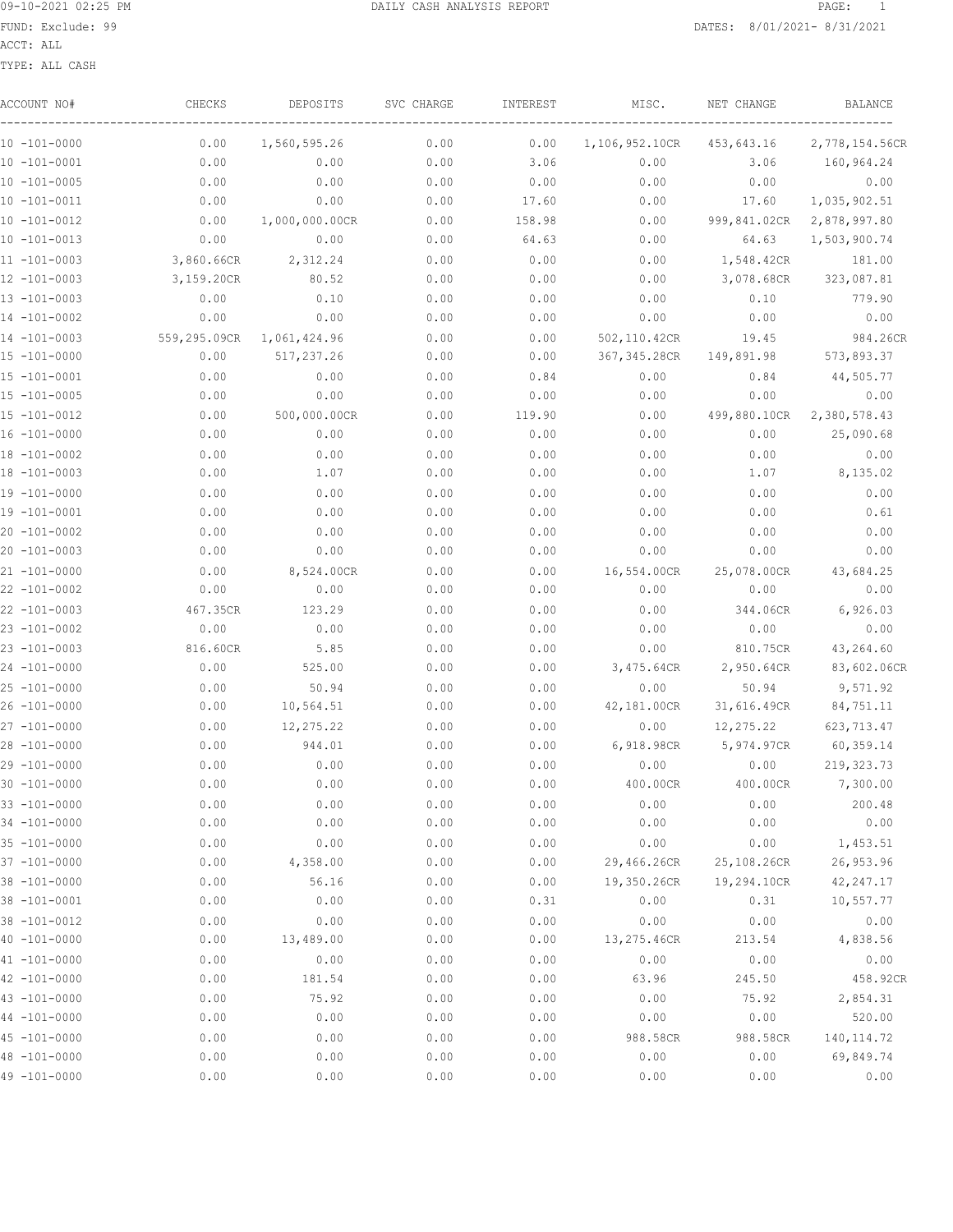ACCT: ALL

TYPE: ALL CASH

| ACCOUNT NO#       | CHECKS       | DEPOSITS     | SVC CHARGE | INTEREST | MISC.        | NET CHANGE                                  | <b>BALANCE</b> |
|-------------------|--------------|--------------|------------|----------|--------------|---------------------------------------------|----------------|
| $49 - 101 - 0012$ | 0.00         | 0.00         | 0.00       | 69.70    | 0.00         | 69.70                                       | 1,622,453.26   |
| $50 - 101 - 0000$ | 0.00         | 0.00         | 0.00       | 0.00     | 0.00         | 0.00                                        | 0.00           |
| $61 - 101 - 0000$ | 0.00         | 0.00         | 0.00       | 0.00     | 118,300.00CR | 118,300.00CR                                | 88,553.23      |
| $61 - 101 - 0001$ | 0.00         | 0.00         | 0.00       | 0.00     | 0.00         | 0.00                                        | 448.62         |
| $61 - 101 - 0005$ | 0.00         | 0.00         | 0.00       | 0.00     | 0.00         | 0.00                                        | 0.00           |
| $61 - 101 - 0012$ | 0.00         | 0.00         | 0.00       | 14.51    | 0.00         | 14.51                                       | 337,496.36     |
| $68 - 101 - 0001$ | 0.00         | 0.00         | 0.00       | 0.00     | 0.00         | 0.00                                        | 0.00           |
| $70 - 101 - 0000$ | 0.00         | 0.00         | 0.00       | 0.00     | 0.00         | 0.00                                        | 44.36          |
| $70 - 101 - 0003$ | 0.00         | 0.00         | 0.00       | 0.00     | 0.00         | 0.00                                        | 0.00           |
| $71 - 101 - 0001$ | 0.00         | 0.00         | 0.00       | 0.00     | 0.00         | 0.00                                        | 0.00           |
| $71 - 101 - 0002$ | 0.00         | 0.00         | 0.00       | 0.00     | 0.00         | 0.00                                        | 0.00           |
| $71 - 101 - 0003$ | 0.00         | 0.00         | 0.00       | 0.00     | 0.00         | 0.00                                        | 0.00           |
| 79 -101-0002      | 0.00         | 0.00         | 0.00       | 0.00     | 0.00         | 0.00                                        | 0.00           |
| $80 - 101 - 0000$ | 0.00         | 21,426.64    | 0.00       | 0.00     | 43,448.97CR  | 22,022.33CR                                 | 267,319.40     |
| $81 - 101 - 0000$ | 0.00         | 5,520.04     | 0.00       | 0.00     | 22,649.04CR  | 17,129.00CR                                 | 6,042.05       |
| $81 - 101 - 0001$ | 0.00         | 0.00         | 0.00       | 2.08     | 0.00         | 2.08                                        | 112,843.27     |
| $83 - 101 - 0000$ | 0.00         | 71,303.47CR  | 0.00       | 0.00     | 27,296.38CR  | 98,599.85CR                                 | 808,935.87     |
| $83 - 101 - 0012$ | 0.00         | 80,000.00    | 0.00       | 12.43    | 0.00         | 80,012.43                                   | 335,261.00     |
| $85 - 101 - 0000$ | 0.00         | 122,188.03   | 0.00       | 0.00     | 149,178.90CR | 26,990.87CR                                 | 1,683,639.48   |
| $85 - 101 - 0012$ | 0.00         | 0.00         | 0.00       | 9.97     | 0.00         | 9.97                                        | 232,110.78     |
| $95 - 101 - 0000$ | 0.00         | 0.00         | 0.00       | 0.00     | 0.00         | 0.00                                        | 0.00           |
| ** TOTALS **      | 567,598.90CR | 1,833,608.09 | 0.00       | 474.01   |              | 2,469,827.31CR 1,203,344.11CR 12,966,450.23 |                |

----- AVERAGE DAILY BALANCES -----

|    | ACCOUNT      | AVERAGE BALANCE |
|----|--------------|-----------------|
| 10 | 101-0000     | 3,244,058.00CR  |
| 10 | 101-0001     | 160,961.28      |
| 10 | $101 - 0005$ | 0.00            |
| 10 | 101-0011     | 1,035,885.48    |
| 10 | 101-0012     | 3,685,295.56    |
| 10 | $101 - 0013$ | 1,503,838.19    |
| 11 | $101 - 0003$ | 636.77          |
| 12 | 101-0003     | 325,040.76      |
| 13 | $101 - 0003$ | 779.81          |
| 14 | $101 - 0002$ | 0.00            |
| 14 | $101 - 0003$ | 75,227.68       |
| 15 | $101 - 0000$ | 360, 923.16     |
| 15 | $101 - 0001$ | 44,504.96       |
| 15 | $101 - 0005$ | 0.00            |
| 15 | 101-0012     | 2,783,688.20    |
| 16 | 101-0000     | 25,090.68       |
| 18 | $101 - 0002$ | 0.00            |
| 18 | 101-0003     | 8,134.02        |
| 19 | 101-0000     | 0.00            |
| 19 | 101-0001     | 0.61            |
| 20 | $101 - 0002$ | 0.00            |
| 20 | $101 - 0003$ | 0.00            |
| 21 | $101 - 0000$ | 56, 142. 15     |
| 22 | $101 - 0002$ | 0.00            |
| 22 | $101 - 0003$ | 7,034.93        |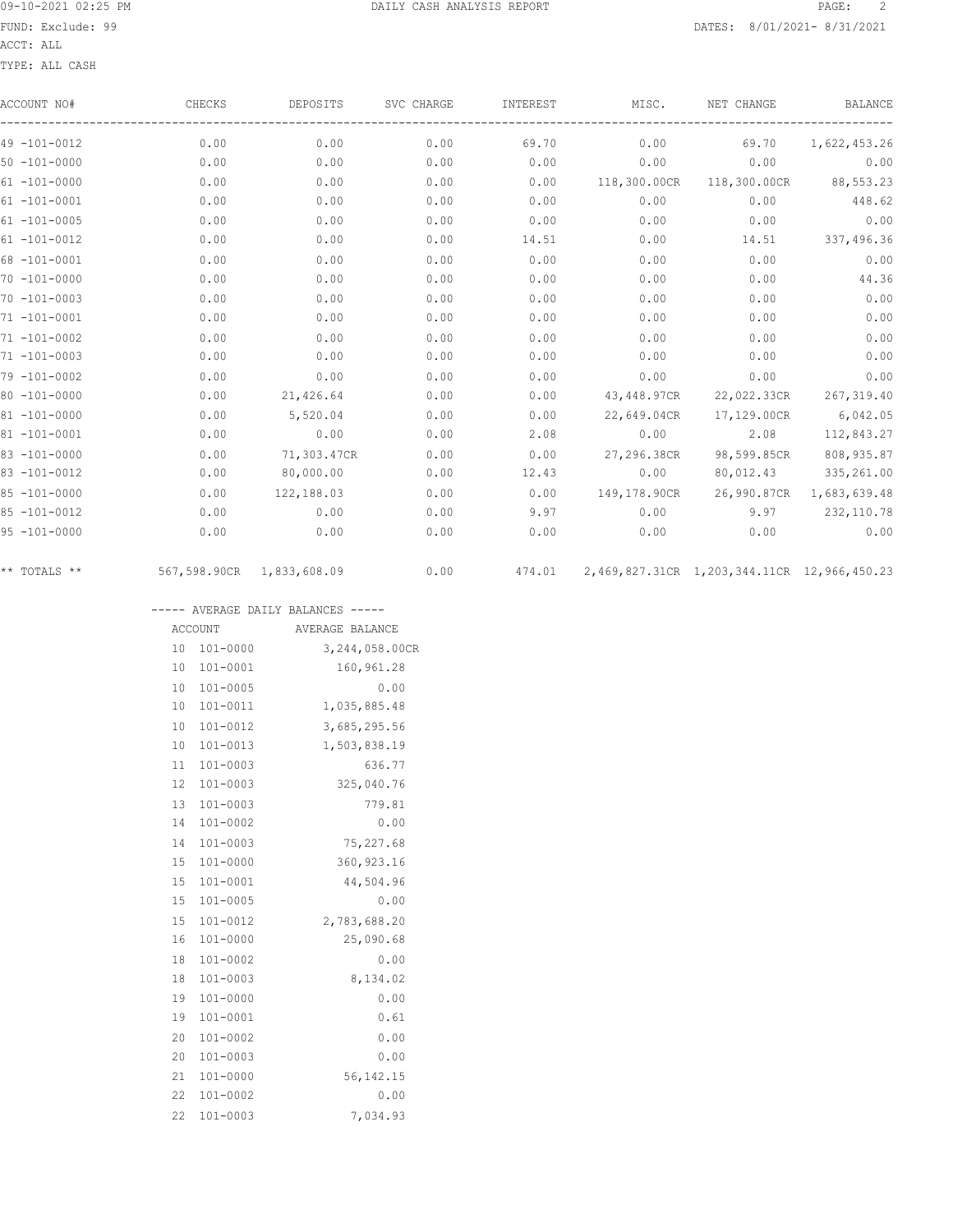|    |          | ----- AVERAGE DAILY BALANCES ----- |
|----|----------|------------------------------------|
|    | ACCOUNT  | AVERAGE BALANCE                    |
| 23 | 101-0002 | 0.00                               |
| 23 | 101-0003 | 43,733.29                          |
| 24 | 101-0000 | 82,428.36CR                        |
| 25 | 101-0000 | 9,544.85                           |
| 26 | 101-0000 | 79,243.04                          |
| 27 | 101-0000 | 611,936.01                         |
| 28 | 101-0000 | 60,053.79                          |
| 29 | 101-0000 | 219, 323. 73                       |
| 30 | 101-0000 | 7,583.87                           |
| 33 | 101-0000 | 200.48                             |
| 34 | 101-0000 | 0.00                               |
| 35 | 101-0000 | 1,453.51                           |
| 37 | 101-0000 | 37,295.35                          |
| 38 | 101-0000 | 58,995.54                          |
| 38 | 101-0001 | 10,557.47                          |
| 38 | 101-0012 | 0.00                               |
| 40 | 101-0000 | 295.56                             |
| 41 | 101-0000 | 0.00                               |
| 42 | 101-0000 | 563.41CR                           |
| 43 | 101-0000 | 2,797.39                           |
| 44 | 101-0000 | 520.00                             |
| 45 | 101-0000 | 140,593.07                         |
| 48 | 101-0000 | 69,849.74                          |
| 49 | 101-0000 | 0.00                               |
| 49 | 101-0012 | 1,622,385.81                       |
| 50 | 101-0000 | 0.00                               |
| 61 | 101-0000 | 92,369.36                          |
| 61 | 101-0001 | 448.62                             |
| 61 | 101-0005 | 0.00                               |
| 61 | 101-0012 | 337,482.32                         |
| 68 | 101-0001 | 0.00                               |
| 70 | 101-0000 | 44.36                              |
| 70 | 101-0003 | 0.00                               |
| 71 | 101-0001 | 0.00                               |
| 71 | 101-0002 | 0.00                               |
| 71 | 101-0003 | 0.00                               |
| 79 | 101-0002 | 0.00                               |
| 80 | 101-0000 | 275, 574.87                        |
| 81 | 101-0000 | 9,285.02                           |
| 81 | 101-0001 | 112,841.26                         |
| 83 | 101-0000 | 865,986.60                         |
| 83 | 101-0012 | 286, 216.71                        |
| 85 | 101-0000 | 1,705,428.56                       |
| 85 | 101-0012 | 232, 101.13                        |

95 101-0000 0.00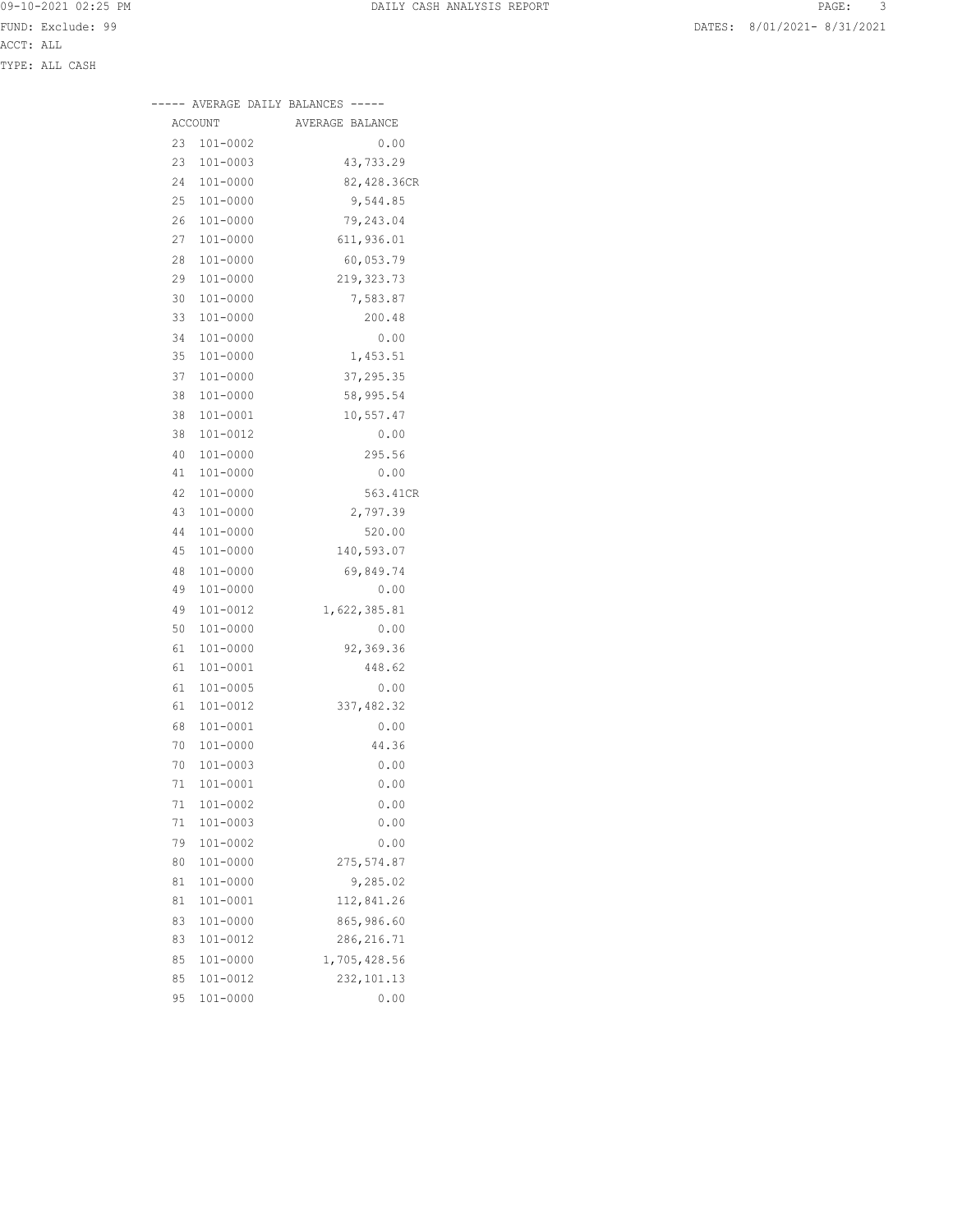|                      |                |                                               |                |                                        | AVERAGE                                    |
|----------------------|----------------|-----------------------------------------------|----------------|----------------------------------------|--------------------------------------------|
|                      | BEGINNING      | TOTAL                                         | TOTAL          | ENDING                                 | DAILY                                      |
|                      | <b>BALANCE</b> | DEBITS                                        | CREDITS        | <b>BALANCE</b>                         | <b>BALANCE</b>                             |
|                      |                |                                               |                |                                        |                                            |
|                      |                |                                               |                |                                        | 3,244,058.00CR                             |
| TEXPOOL-GENERAL      |                | 3.06                                          |                |                                        | 160,961.28                                 |
| WTSB CD # 22419      | 0.00           | 0.00                                          | 0.00           | 0.00                                   | 0.00                                       |
| FICA INVESTMENT      | 1,035,884.91   | 17.60                                         | 0.00           | 1,035,902.51                           | 1,035,885.48                               |
| TXCLASS-GENERAL      | 3,878,838.82   | 158.98                                        | 1,000,000.00CR | 2,878,997.80                           | 3,685,295.56                               |
| TXCLASS EMERGENC     | 1,503,836.11   | 64.63                                         | 0.00           | 1,503,900.74                           | 1,503,838.19                               |
| FUND 10 TOTAL        | 3, 347, 723.30 | 1,566,096.54                                  | 2,112,209.11CR | 2,801,610.73                           | 3, 141, 922.51                             |
|                      |                |                                               |                |                                        |                                            |
| JP P1 CREDIT CAR     | 1,729.42       | 3,945.04                                      | 5,493.46CR     | 181.00                                 | 636.77                                     |
| FUND 11 TOTAL        | 1,729.42       | 3,945.04                                      | 5,493.46CR     | 181.00                                 | 636.77                                     |
| CASH SR. CENTER      |                | 80.52                                         |                |                                        | 325,040.76                                 |
|                      |                |                                               |                |                                        |                                            |
| FUND 12 TOTAL        | 326,166.49     | 80.52                                         | 3,159.20CR     | 323,087.81                             | 325,040.76                                 |
|                      |                |                                               |                |                                        |                                            |
| SCYC CASH            | 779.80         | 0.10                                          | 0.00           | 779.90                                 | 779.81                                     |
| FUND 13 TOTAL        | 779.80         | 0.10                                          | 0.00           | 779.90                                 | 779.81                                     |
|                      |                |                                               |                |                                        |                                            |
| CASH                 | 0.00           | 0.00                                          | 0.00           | 0.00                                   | 0.00                                       |
| PAYROLL-WTSB         | 1,003.71CR     | 1,062,215.94                                  | 1,062,196.49CR | 984.26CR                               | 75,227.68                                  |
| FUND 14 TOTAL        | 1,003.71CR     | 1,062,215.94                                  | 1,062,196.49CR | 984.26CR                               | 75,227.68                                  |
| ROAD AND BRIDGE FUND |                |                                               |                |                                        |                                            |
| CASH-R&B             | 424,001.39     | 518,627.26                                    | 368,735.28CR   | 573,893.37                             | 360, 923.16                                |
| TEXPOOL-R&B          | 44,504.93      | 0.84                                          | 0.00           | 44,505.77                              | 44,504.96                                  |
| WTSB CD # 22420      | 0.00           | 0.00                                          | 0.00           | 0.00                                   | 0.00                                       |
| TXCLASS-ROAD&BRI     | 2,880,458.53   | 119.90                                        | 500,000.00CR   | 2,380,578.43                           | 2,783,688.20                               |
| FUND 15 TOTAL        | 3, 348, 964.85 | 518,748.00                                    | 868,735.28CR   | 2,998,977.57                           | 3, 189, 116.32                             |
| BD OF CO DEVELOPMENT |                |                                               |                |                                        |                                            |
| CASH-BCD             | 25,090.68      | 0.00                                          | 0.00           | 25,090.68                              | 25,090.68                                  |
| FUND 16 TOTAL        | 25,090.68      | 0.00                                          | 0.00           | 25,090.68                              | 25,090.68                                  |
|                      | CASH-GEN       | 3, 231, 797. 72CR<br>160,961.18<br>326,166.49 | 1,565,852.27   | 1, 112, 209.11CR<br>0.00<br>3,159.20CR | 2,778,154.56CR<br>160,964.24<br>323,087.81 |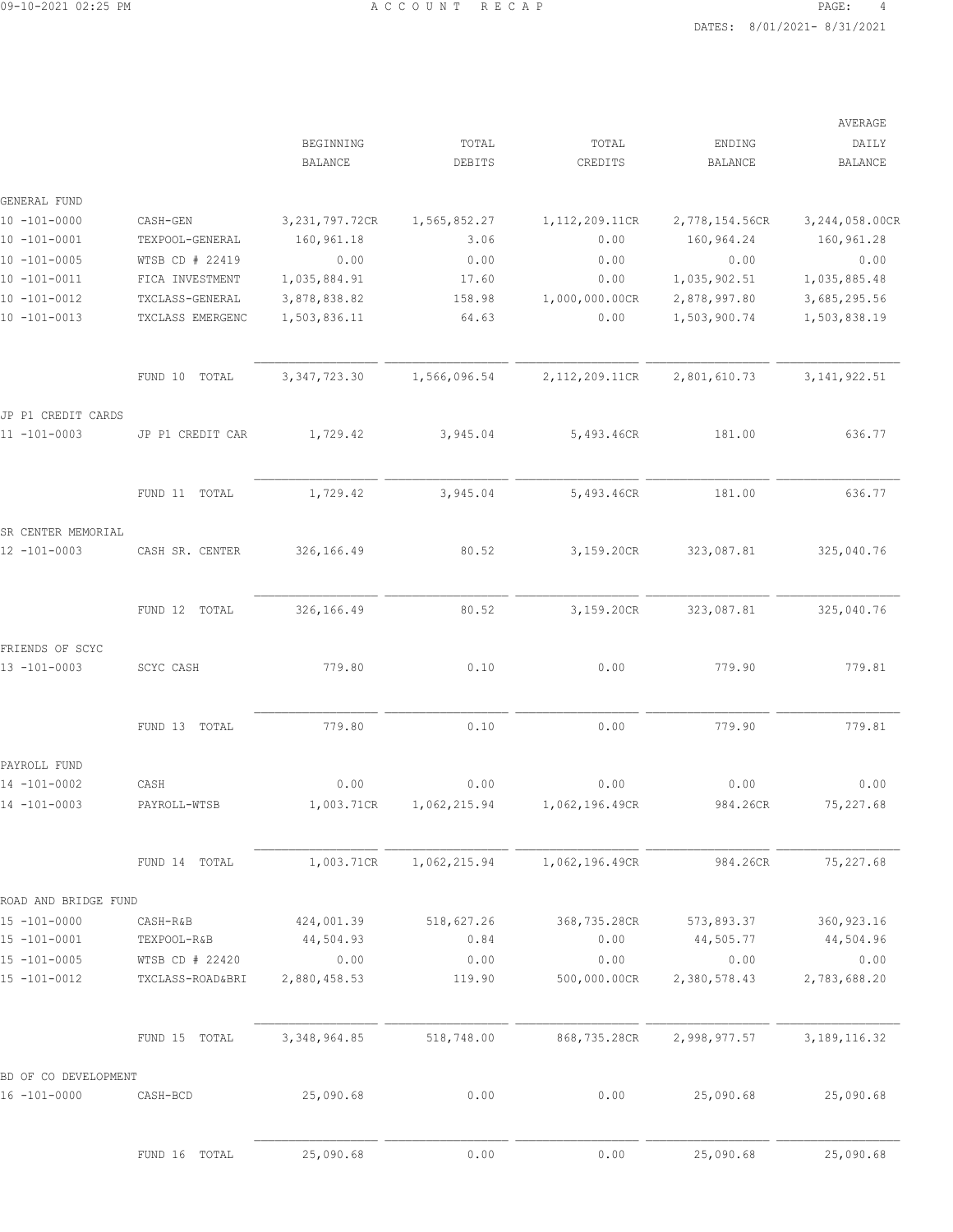|                         |                  |                |        |             |             | AVERAGE        |
|-------------------------|------------------|----------------|--------|-------------|-------------|----------------|
|                         |                  | BEGINNING      | TOTAL  | TOTAL       | ENDING      | DAILY          |
|                         |                  | <b>BALANCE</b> | DEBITS | CREDITS     | BALANCE     | <b>BALANCE</b> |
| ABANDONED VEHICLE FUND  |                  |                |        |             |             |                |
| 18 -101-0002            | CASH-ABAN VEH    | 0.00           | 0.00   | 0.00        | 0.00        | 0.00           |
| 18 -101-0003            | ABAN VEHICLE-WTS | 8,133.95       | 1.07   | 0.00        | 8,135.02    | 8,134.02       |
|                         | FUND 18<br>TOTAL | 8,133.95       | 1.07   | 0.00        | 8,135.02    | 8,134.02       |
| SENIOR CENTER           |                  |                |        |             |             |                |
| 19 -101-0000            | CASH SENIOR CENT | 0.00           | 0.00   | 0.00        | 0.00        | 0.00           |
| 19 -101-0001            | TEXPOOL SR CENTE | 0.61           | 0.00   | 0.00        | 0.61        | 0.61           |
|                         | FUND 19<br>TOTAL | 0.61           | 0.00   | 0.00        | 0.61        | 0.61           |
| HEALTH UNIT FUND        |                  |                |        |             |             |                |
| $20 - 101 - 0002$       | CASH-HU          | 0.00           | 0.00   | 0.00        | 0.00        | 0.00           |
| 20 -101-0003            | HU-WTSB          | 0.00           | 0.00   | 0.00        | 0.00        | 0.00           |
|                         |                  |                |        |             |             |                |
|                         | FUND 20 TOTAL    | 0.00           | 0.00   | 0.00        | 0.00        | 0.00           |
| JUVENILE PROBATION FUND |                  |                |        |             |             |                |
| $21 - 101 - 0000$       | CASH-JPROB       | 68,762.25      | 0.00   | 25,078.00CR | 43,684.25   | 56, 142. 15    |
|                         | FUND 21 TOTAL    | 68,762.25      | 0.00   | 25,078.00CR | 43,684.25   | 56, 142. 15    |
| JUVENILE PROB FEES FUND |                  |                |        |             |             |                |
| $22 - 101 - 0002$       | CASH             | 0.00           | 0.00   | 0.00        | 0.00        | 0.00           |
| $22 - 101 - 0003$       | JUV PROB FEES-WT | 7,270.09       | 123.29 | 467.35CR    | 6,926.03    | 7,034.93       |
|                         | FUND 22 TOTAL    | 7,270.09       | 123.29 | 467.35CR    | 6,926.03    | 7,034.93       |
| LIBRARY DONATIONS FUND  |                  |                |        |             |             |                |
| $23 - 101 - 0002$       | CASH             | 0.00           | 0.00   | 0.00        | 0.00        | 0.00           |
| $23 - 101 - 0003$       | LIB DONATIONS-WT | 44,075.35      | 5.85   | 816.60CR    | 43,264.60   | 43,733.29      |
|                         | FUND 23 TOTAL    | 44,075.35      | 5.85   | 816.60CR    | 43,264.60   | 43,733.29      |
| LAW LIBRARY FUND        |                  |                |        |             |             |                |
| 24 -101-0000            | CASH-LAW LBRY    | 80,651.42CR    | 525.00 | 3,475.64CR  | 83,602.06CR | 82,428.36CR    |
|                         | FUND 24 TOTAL    | 80,651.42CR    | 525.00 | 3,475.64CR  | 83,602.06CR | 82,428.36CR    |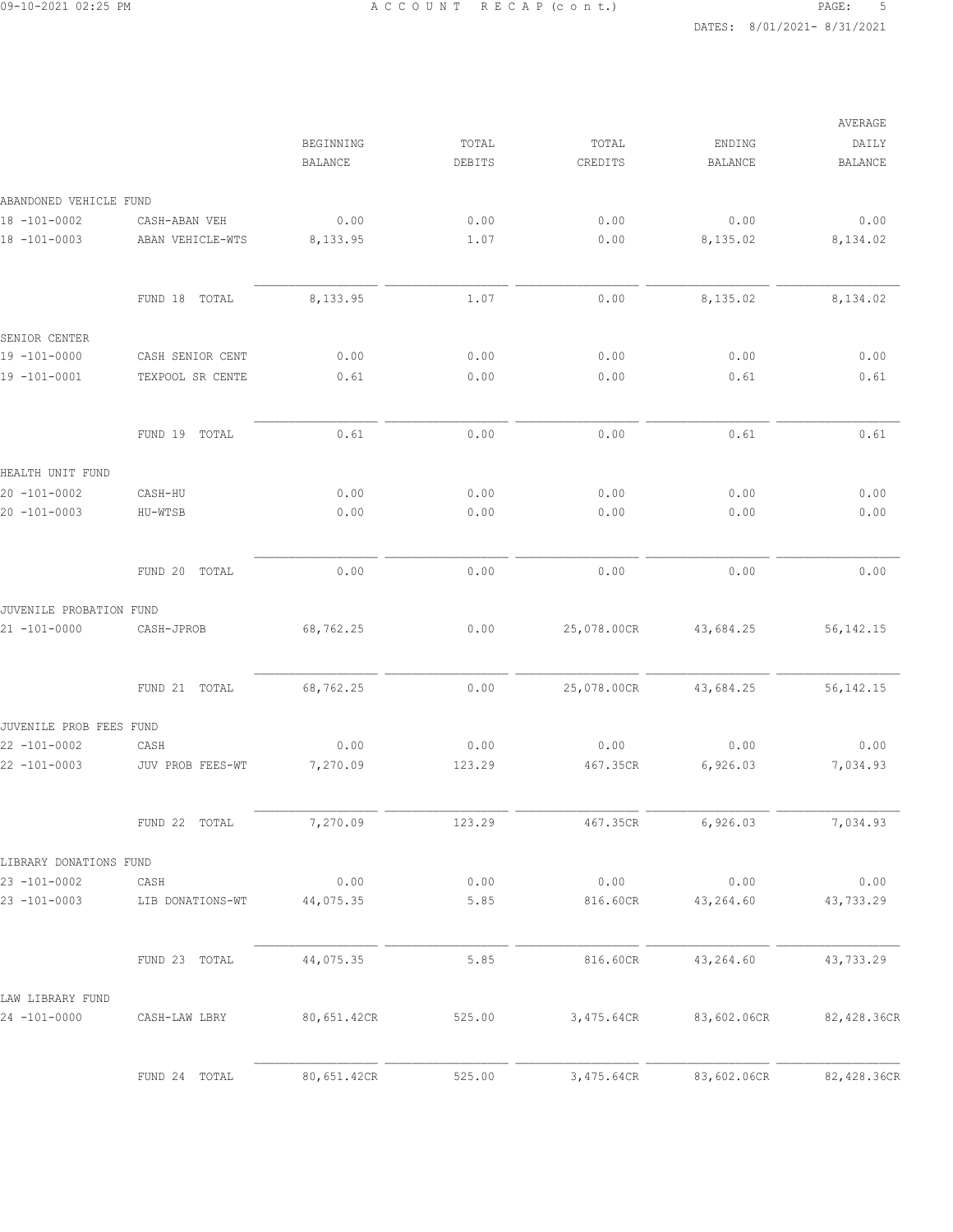|                           |                |                             |                 |                  |                          | AVERAGE                 |
|---------------------------|----------------|-----------------------------|-----------------|------------------|--------------------------|-------------------------|
|                           |                | BEGINNING<br><b>BALANCE</b> | TOTAL<br>DEBITS | TOTAL<br>CREDITS | ENDING<br><b>BALANCE</b> | DAILY<br><b>BALANCE</b> |
| JP COURT BLDG SECURITY FN |                |                             |                 |                  |                          |                         |
| $25 - 101 - 0000$         | CASH-CHSJP     | 9,520.98                    | 50.94           | 0.00             | 9,571.92                 | 9,544.85                |
|                           | FUND 25 TOTAL  | 9,520.98                    | 50.94           | 0.00             | 9,571.92                 | 9,544.85                |
| CJC FUND                  |                |                             |                 |                  |                          |                         |
| $26 - 101 - 0000$         | CASH-CJC       | 116,367.60                  | 10,564.51       | 42,181.00CR      | 84,751.11                | 79,243.04               |
|                           | FUND 26 TOTAL  | 116,367.60                  | 10,564.51       | 42,181.00CR      | 84,751.11                | 79,243.04               |
| RECORDS MGMT & PRES FUND  |                |                             |                 |                  |                          |                         |
| $27 - 101 - 0000$         | CASH-RM&P      | 611, 438.25                 | 12,275.22       | 0.00             | 623, 713.47              | 611,936.01              |
|                           | FUND 27 TOTAL  | 611, 438.25                 | 12,275.22       | 0.00             | 623, 713.47              | 611,936.01              |
| COURTHOUSE SECURITY FUND  |                |                             |                 |                  |                          |                         |
| $28 - 101 - 0000$         | CASH-CHS       | 66, 334.11                  | 944.01          | 6,918.98CR       | 60, 359.14               | 60,053.79               |
|                           | FUND 28 TOTAL  | 66, 334.11                  | 944.01          | 6,918.98CR       | 60, 359.14               | 60,053.79               |
| CAPITAL PROJECTS          |                |                             |                 |                  |                          |                         |
| $29 - 101 - 0000$         | CASH-PERM IMPV | 219, 323.73                 | 0.00            | 0.00             | 219, 323.73              | 219, 323.73             |
|                           | FUND 29 TOTAL  | 219, 323.73                 | 0.00            | 0.00             | 219, 323.73              | 219, 323.73             |
| LEOSE                     |                |                             |                 |                  |                          |                         |
| $30 - 101 - 0000$         | CASH-LEOSE     | 7,700.00                    | 0.00            | 400.00CR         | 7,300.00                 | 7,583.87                |
|                           | FUND 30 TOTAL  | 7,700.00                    | 0.00            | 400.00CR         | 7,300.00                 | 7,583.87                |
| LIBRARY PAC-HUG GRANT     |                |                             |                 |                  |                          |                         |
| $33 - 101 - 0000$         | CASH-HUG GRANT | 200.48                      | 0.00            | 0.00             | 200.48                   | 200.48                  |
|                           | FUND 33 TOTAL  | 200.48                      | 0.00            | 0.00             | 200.48                   | 200.48                  |
| TBF BOOK GRANT            |                |                             |                 |                  |                          |                         |
| 34 -101-0000              | CASH-TBF GRANT | 0.00                        | 0.00            | 0.00             | 0.00                     | 0.00                    |
|                           | FUND 34 TOTAL  | 0.00                        | 0.00            | 0.00             | 0.00                     | 0.00                    |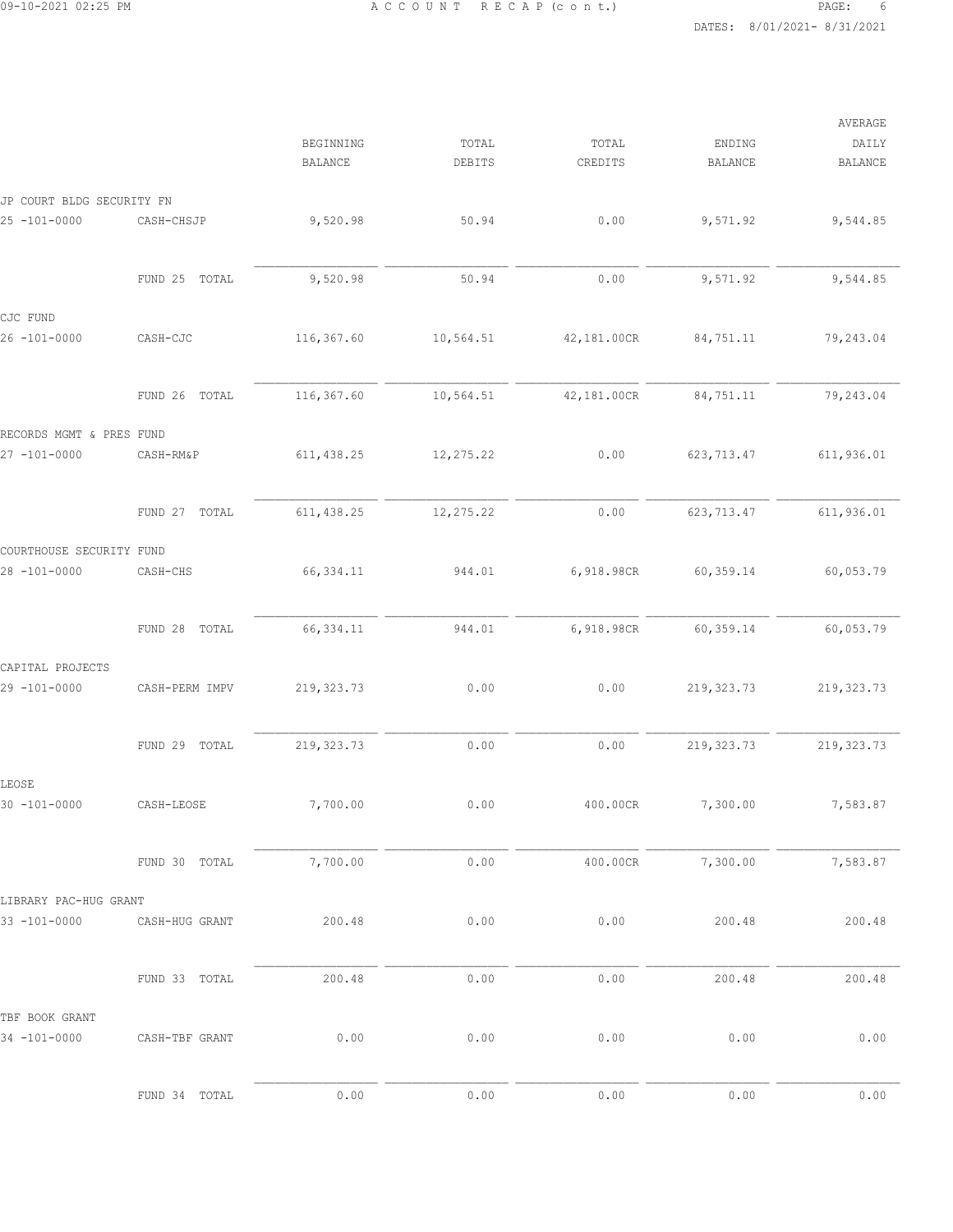|                           |                  | <b>BEGINNING</b><br><b>BALANCE</b> | TOTAL<br>DEBITS | TOTAL<br>CREDITS | ENDING<br><b>BALANCE</b> | AVERAGE<br>DAILY<br><b>BALANCE</b> |
|---------------------------|------------------|------------------------------------|-----------------|------------------|--------------------------|------------------------------------|
| LONE STAR GRANT           |                  |                                    |                 |                  |                          |                                    |
| $35 - 101 - 0000$         | CASH-LOANSTAR GR | 1,453.51                           | 0.00            | 0.00             | 1,453.51                 | 1,453.51                           |
|                           | FUND 35 TOTAL    | 1,453.51                           | 0.00            | 0.00             | 1,453.51                 | 1,453.51                           |
| TAIP PROGRAM FUND         |                  |                                    |                 |                  |                          |                                    |
| $37 - 101 - 0000$         | CASH-TAIP        | 52,062.22                          | 13,364.00       | 38,472.26CR      | 26, 953.96               | 37,295.35                          |
|                           | FUND 37 TOTAL    | 52,062.22                          | 13,364.00       | 38,472.26CR      | 26, 953.96               | 37,295.35                          |
| CSCD FUND                 |                  |                                    |                 |                  |                          |                                    |
| 38 -101-0000              | CASH-BASIC       | 61,541.27                          | 11,953.77       | 31,247.87CR      | 42, 247.17               | 58,995.54                          |
| 38 -101-0001              | TEXPOOL-APROB    | 10,557.46                          | 0.31            | 0.00             | 10,557.77                | 10,557.47                          |
| $38 - 101 - 0012$         | TXCLASS-PROBATIO | 0.00                               | 0.00            | 0.00             | 0.00                     | 0.00                               |
|                           | FUND 38<br>TOTAL | 72,098.73                          | 11,954.08       | 31,247.87CR      | 52,804.94                | 69,553.01                          |
| CSCD CCP FUND             |                  |                                    |                 |                  |                          |                                    |
| $40 - 101 - 0000$         | CASH-SOTP        | 4,625.02                           | 14,807.00       | 14,593.46CR      | 4,838.56                 | 295.56                             |
|                           | FUND 40 TOTAL    | 4,625.02                           | 14,807.00       | 14,593.46CR      | 4,838.56                 | 295.56                             |
| IV-E GRANT FUND           |                  |                                    |                 |                  |                          |                                    |
| $41 - 101 - 0000$         | CASH-IV E        | 0.00                               | 0.00            | 0.00             | 0.00                     | 0.00                               |
|                           | FUND 41 TOTAL    | 0.00                               | 0.00            | 0.00             | 0.00                     | 0.00                               |
| JUSTICE COURT TECH FUND   |                  |                                    |                 |                  |                          |                                    |
| $42 - 101 - 0000$         | CASH-JCTF        | 704.42CR                           | 261.49          | 15.99CR          | 458.92CR                 | 563.41CR                           |
|                           | FUND 42 TOTAL    | 704.42CR                           | 261.49          | 15.99CR          | 458.92CR                 | 563.41CR                           |
| CO & DIST COURT TECH FUND |                  |                                    |                 |                  |                          |                                    |
| $43 - 101 - 0000$         | CASH CDCTF       | 2,778.39                           | 75.92           | 0.00             | 2,854.31                 | 2,797.39                           |
|                           | FUND 43 TOTAL    | 2,778.39                           | 75.92           | 0.00             | 2,854.31                 | 2,797.39                           |
| PROBATE SUPP. GUARDIANSHI |                  |                                    |                 |                  |                          |                                    |
| $44 - 101 - 0000$         | GUARDIANSHIP CAS | 520.00                             | 0.00            | 0.00             | 520.00                   | 520.00                             |
|                           | FUND 44 TOTAL    | 520.00                             | 0.00            | 0.00             | 520.00                   | 520.00                             |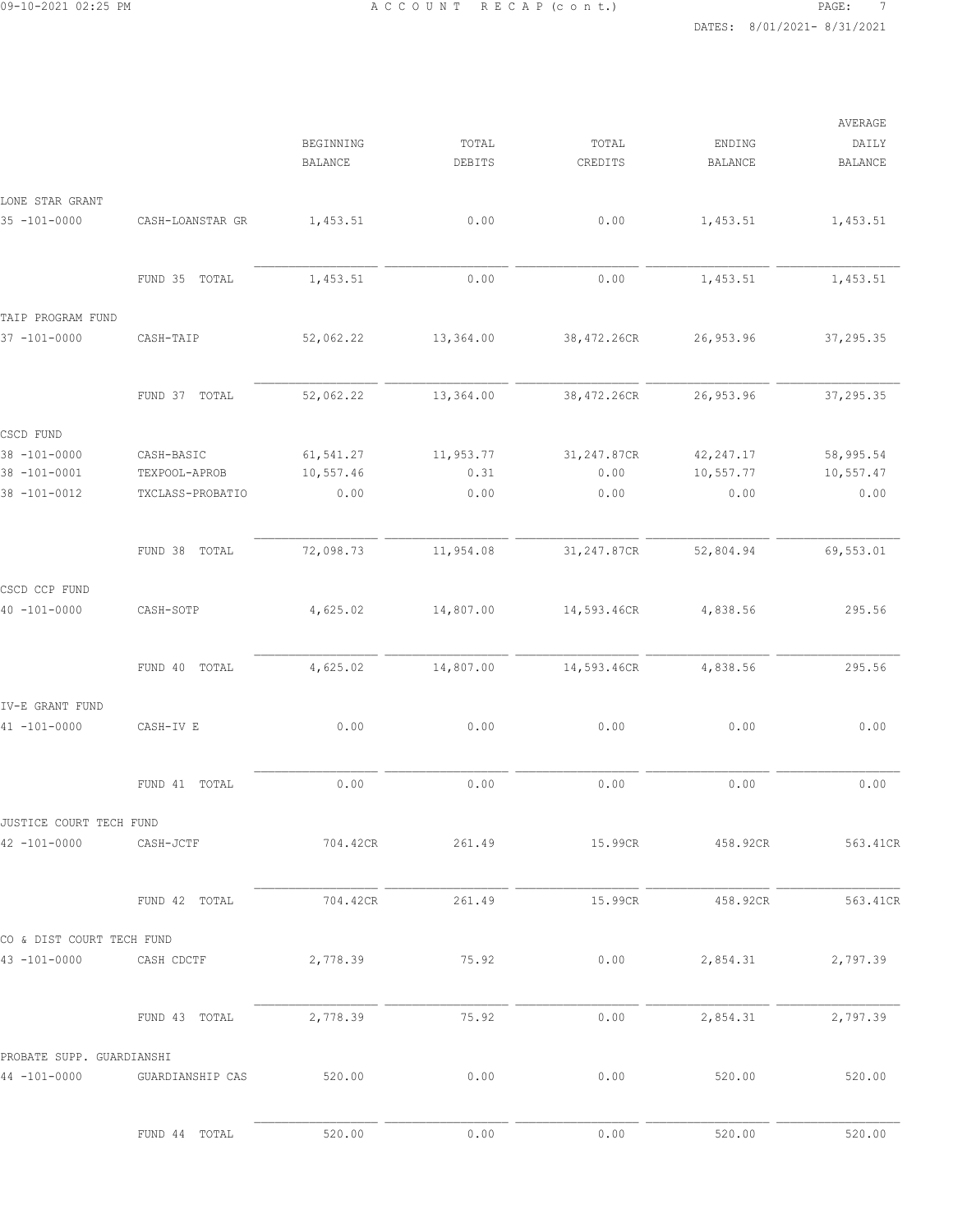|                                        |                                    |                             |                 |                  |                          | AVERAGE                 |  |
|----------------------------------------|------------------------------------|-----------------------------|-----------------|------------------|--------------------------|-------------------------|--|
|                                        |                                    | BEGINNING<br><b>BALANCE</b> | TOTAL<br>DEBITS | TOTAL<br>CREDITS | ENDING<br><b>BALANCE</b> | DAILY<br><b>BALANCE</b> |  |
| HELP AMERICA VOTE ACT FN               |                                    |                             |                 |                  |                          |                         |  |
| $45 - 101 - 0000$                      | CASH-HAVA                          | 141,103.30                  | 0.00            | 988.58CR         | 140, 114.72              | 140,593.07              |  |
|                                        | FUND 45 TOTAL                      | 141,103.30                  | 0.00            | 988.58CR         | 140, 114.72              | 140,593.07              |  |
| CULTURE/REC GRANT FUND                 |                                    |                             |                 |                  |                          |                         |  |
| $48 - 101 - 0000$                      | CASH-TPW GRANT                     | 69,849.74                   | 0.00            | 0.00             | 69,849.74                | 69,849.74               |  |
|                                        | FUND 48 TOTAL                      | 69,849.74                   | 0.00            | 0.00             | 69,849.74                | 69,849.74               |  |
| AMERICAN RECOVERY PLAN FU              |                                    |                             |                 |                  |                          |                         |  |
| $49 - 101 - 0000$<br>$49 - 101 - 0012$ | CASH- ARP FUND<br>TEXAS CLASS- ARP | 0.00<br>1,622,383.56        | 0.00<br>69.70   | 0.00<br>0.00     | 0.00<br>1,622,453.26     | 0.00<br>1,622,385.81    |  |
|                                        | TOTAL<br>FUND 49                   | 1,622,383.56                | 69.70           | 0.00             | 1,622,453.26             | 1,622,385.81            |  |
| BIO TERRORISM GRANT FUND               |                                    |                             |                 |                  |                          |                         |  |
| $50 - 101 - 0000$                      | CASH-PHER/PHEP                     | 0.00                        | 0.00            | 0.00             | 0.00                     | 0.00                    |  |
|                                        | FUND 50 TOTAL                      | 0.00                        | 0.00            | 0.00             | 0.00                     | 0.00                    |  |
| LE CONSTRUCTION I&S FUND               |                                    |                             |                 |                  |                          |                         |  |
| $61 - 101 - 0000$                      | CASH-LE CMPLX I&                   | 206,853.23                  | 0.00            | 118,300.00CR     | 88, 553.23               | 92,369.36               |  |
| $61 - 101 - 0001$                      | LE COMPLEX I&S                     | 448.62                      | 0.00            | 0.00             | 448.62                   | 448.62                  |  |
| $61 - 101 - 0005$                      | WTSB CD # 22421                    | 0.00                        | 0.00            | 0.00             | 0.00                     | 0.00                    |  |
| $61 - 101 - 0012$                      | TXCLASS-LE COMPL                   | 337, 481.85                 | 14.51           | 0.00             | 337,496.36               | 337,482.32              |  |
|                                        | FUND 61 TOTAL                      | 544,783.70                  | 14.51           | 118,300.00CR     | 426, 498.21              | 430,300.30              |  |
| 2006 TAX NOTES I&S FUND                |                                    |                             |                 |                  |                          |                         |  |
| $68 - 101 - 0001$                      | TEXPOOL-2006 TAX                   | 0.00                        | 0.00            | 0.00             | 0.00                     | 0.00                    |  |
|                                        | FUND 68 TOTAL                      | 0.00                        | 0.00            | 0.00             | 0.00                     | 0.00                    |  |
| TXDOT SB1747                           |                                    |                             |                 |                  |                          |                         |  |
| $70 - 101 - 0000$                      | TXDOT SB1747-WTS                   | 44.36                       | 0.00            | 0.00             | 44.36                    | 44.36                   |  |
| $70 - 101 - 0003$                      | TXDOT CERTZ #1                     | 0.00                        | 0.00            | 0.00             | 0.00                     | 0.00                    |  |
|                                        | FUND 70 TOTAL                      | 44.36                       | 0.00            | 0.00             | 44.36                    | 44.36                   |  |